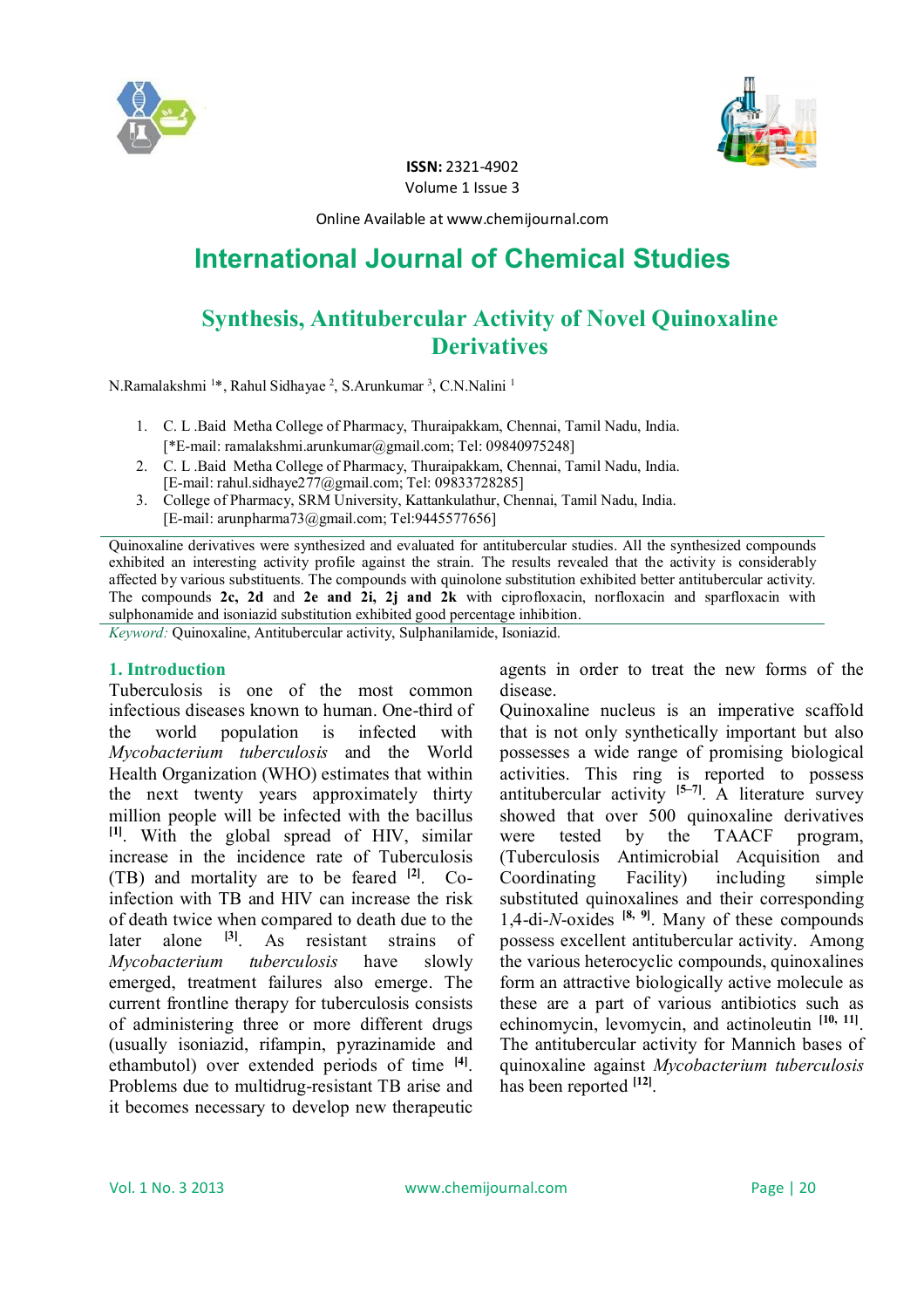#### **2. Material and Methods**

#### **2.1 General**

All chemicals were purchased from Sigma Aldrich (India). Uncorrected melting points were determined using a Sigma scientific apparatus.  ${}^{1}H$ and <sup>13</sup>C NMR spectra were measured on a Bruker AV-500 instrument (300 MHz, Bruker) using TMS as an internal standard and DMSO-*d*<sup>6</sup> as solvent. Mass spectra were recorded on a GCMS QP 5000 Shimadzu. Elemental analysis was performed on Perkin Elmer 240 CHN analyzer. IR was recorded on ABB Bomem FTIR Spectrometer MB104 with KBr pellet. Intermediate quinoxaline-2,3-dione (**1a**) was synthesized based on reported procedure **[13]** .

### **2.1.1..Synthesisof4-(3-Oxo-3,4-Dihydroquin oxalin-2(1H)-liydeneamino) benzenesulphona mide (1b):**

3.42gm of Quinoxaline 2,3 dione and 3gm of sulphanilamide/isoniazid were taken in a RBF. To it 10ml of DMF and few drops of glacial acetic acid were added and the reaction mixture was refluxed for 3–5 h. The reaction mixture was poured on crushed ice or ice-cold water. The separated product was filtered out, washed and recrystallised from ethanol

#### **2.1.2 General Procedure for the Synthesis of Mannich Bases (2c-2n)**

Equimolar quantities of (0.01mol) (E)-3-  $(phenylimino)-3,4-dihydro$  quinoxaline-2(1H)one and amines were taken in RBF. 50ml of glacial acetic acid and 1ml of formaldehyde were poured in to RBF and refluxed for 6-9hrs based on the substituted amines

#### **2.2 Anti-mycobacterial Activity**

Antitubercular activity was evaluated against *Mycobacterium tuberculosis* H37 Rv ATCC27294 using Microplate Alamar Blue Assay **[14]** . The test was performed in black, clearbottomed, 96-well microplates (black view plates; Packard Instrument Company, Meriden, Conn. USA) in order to minimize the background fluorescence. Initial drug dilutions were prepared in dimethylsulfoxide, and subsequent two fold dilutions were performed in 0.1 mL of 7H9GC

media in the microplates. 0.1mL of  $2.5 \times 10^6$ CFU/mL of *Mycobacterium tuberculosis* H37 Rv in 7H9GC was added to each well of the 96 well microtitre plate containing the test compounds. Three control wells containing drug and medium, bacteria and medium and medium alone were prepared. All microtitre plates were incubated at 37 °C. On the seventh day of incubation, Alamar Blue dye solution (20mL Alamar Blue solution and 12.5 mL of 20% Tween 80) was added to all the wells and plates were re-incubated at 37 °C for 24 h. Fluorescence was measured in a Victor II multilabel fluorometer (Perkin Elmer Life Sciences Inc., Boston, MA). MIC was determined from the colour change.

#### **3. Results and Discussion**

As a part of our research, we have studied the effect of different substitutions on the quinoxaline ring for their anti tubercular activity. The synthetic route is shown in Scheme 1. The preparation of quinoxaline-2,3-dione (**1a**) was carried out as previously reported. Reaction of **1a**  with isoniazid/sulphanilamide resulted in the formation of **1b/1b1.** This compound 1b/1b1 underwent N-Mannich reaction with different primary amines (**1c-1n**) to yield title compounds **2c-2n**. During the course of the reaction, the synthesis of Mannich bases (**2c-2n**) produced good yields (68.00 - 94.00%). All the compounds were characterized by IR,  $^{1}$ H and  $^{13}$ C NMR, MS, and elemental analyses. The formation of mannich base is confirmed by the appearance of N-CH2 bond. The absorption peak at 1105-1459  $cm<sup>-1</sup>$  is due the presence of CH<sub>2</sub> group. The IR spectra of compounds showed absorption bands due to stretching vibrations of N-H, C=O and C-N at 3686-3771cm<sup>-1</sup>,1590-1698 cm<sup>-1</sup> and 1527-1614cm-1 respectively. In <sup>1</sup>H NMR studies the chemical shift and multiplicity patterns correlated well with the proposed structures. Thus the  ${}^{1}H$ NMR showed a singlet at δ 5.18 ppm corresponding to formation of  $N$ -CH<sub>2</sub>-N while that of the NH-Ar signal appeared at  $\delta$  4.62 ppm. We confirmed the aromatic protons by the appearance of multiplets at δ 7.04- 8.49 ppm whereas the multiplets at  $\delta$  4.27-4.43 ppm confirmed the presence of 4 hydrogens of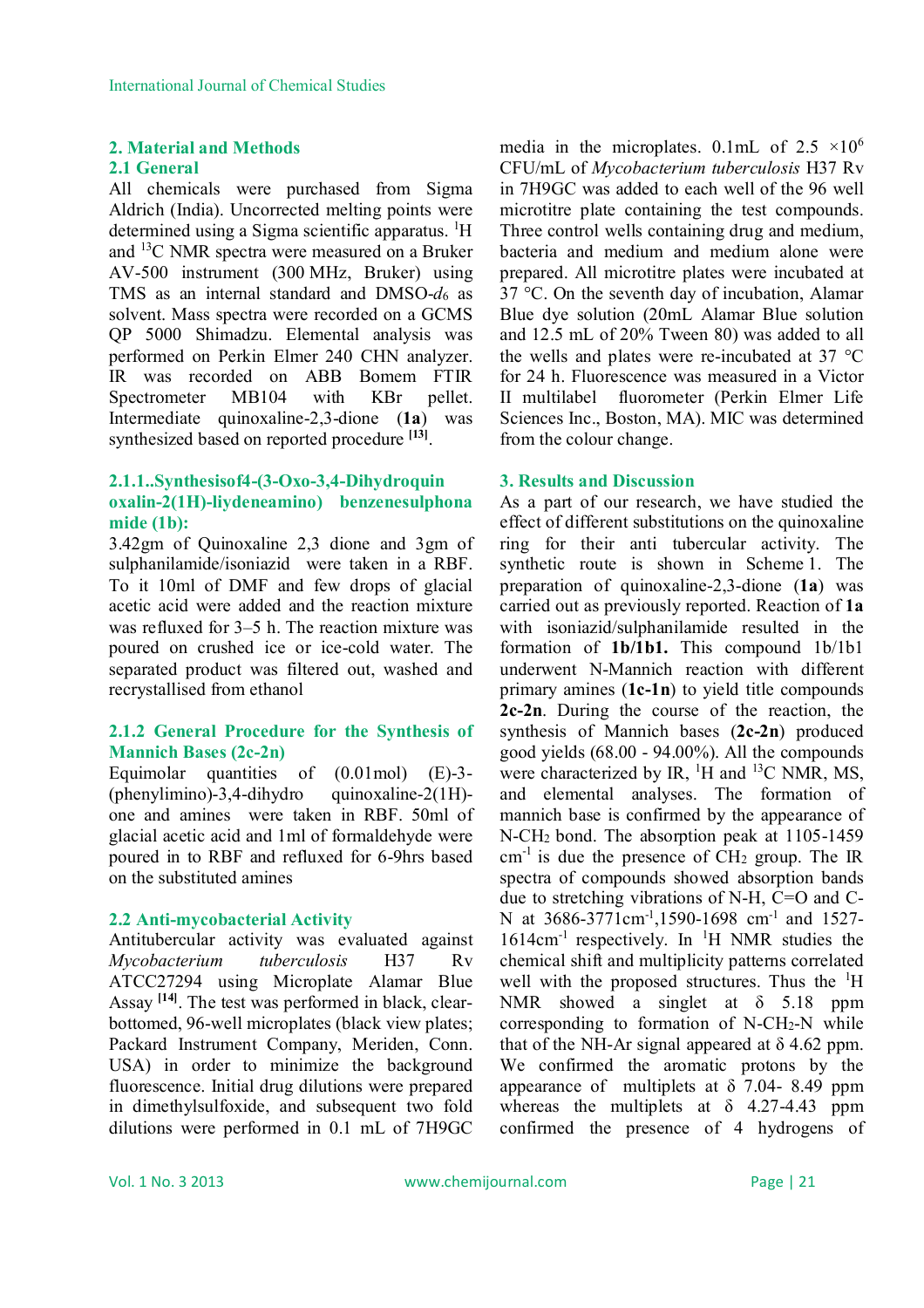piperazine. The <sup>13</sup>C NMR of **4a** revealed 32 carbon atoms with C=O having highest signal at  $\delta$  200.57 ppm while two CH<sub>2</sub> of cyclopropane appeared at  $\delta$  5.84 and  $\delta$  5.31 ppm. The remaining carbons showed signals ranging from δ 196.82 to  $\delta$  36.43. All the synthesized compounds exhibited an interesting activity profile against the tested mycobacterial strain. The Minimum Inhibitory Concentration (MIC) was determined for compounds **2c–2n** against the *M. tuberculosis* strain H37Rv using the micro plate Alamar Blue assay (MABA). The results of the antitubercular activity are presented in Table 1. All the synthesized compounds exhibited an interesting activity profile against the strain. The results revealed that the activity is considerably affected by various substituents. The compounds with quinolone substitution exhibited better antitubercular activity. The compounds **2c, 2d**  and **2e and 2i, 2j and 2k** with ciprofloxacin, norfloxacin and sparfloxacin with sulphonamide and isoniazid substitution exhibited good percentage inhibition.

Compound **2c**. Yeild: 0.80 g (78%). mp.148 ˚C. IR (v max/cm<sup>-1</sup>, KBr): 3467.09 (N-H), 1691.60  $(C=O)$ , 1610.95  $(C=N)$ . <sup>1</sup>H NMR [300 MHz, CH3OH-d<sub>4</sub>]: 1.12-1.51 (m, 4H, CH<sub>2</sub> of cyclopropyl H), 3.03-3.51 (m, 1H, CH of cyclopropyl-H), 4.42-4.62 (m, 8H, piperazinyl H), 4.74 (s, 1H, NH-Ar), 6.03 (s, 2H, N-CH2-N), 6.69-7.31 (m, 12H, aromatic H), 11.024 (s, 1H, COOH). <sup>13</sup>C NMR [300 MHz, CH3OH-d4]: 200.57 (C=O), 196.82 (COOH), 163.49 (C=N), 148.76 (C=C), 141.32 (N-C=O), 1 143.81, 141.96, 139.42, 137.58, 136.41, 135.11, 133.74, 132.22, 129.15, 126.82, 123.37, 122.72, 120.12, 119.01, 112.63, 110.17, 105.82, 103.64 (18 aromatic carbons),  $112.47$  (C=C-COOH),  $65.31$ (N-CH2-N), 51.65,48.97, 47.83, 45.31 (4 carbon of piperazine), 36.43 (CH of cyclopropane), 5.84, 5.31 ( CH2 of cyclopropane). Compound **2d**. Yeild:  $0.84 \text{ g} (83\%)$ . mp.140 °C. IR (v max/cm<sup>-1</sup>, KBr): 3322.15 (N–H), 1590.94 (C=O), 1515.07 (C=N). <sup>1</sup>H NMR [300 MHz, CDCl<sub>3</sub>-d<sub>4</sub>]: 1.321 (t, J=6.4Hz, 3H, CH3 of C2H5), 4.41 (q, J=7 Hz, 2H, CH<sub>2</sub> of C<sub>2</sub>H<sub>5</sub>), 4.12-4.36 (m, 8H, piperazinyl H), 4.74 (s, 1H, NH-Ar), 6.64 (s, 2H, N-CH2-N), 7.16-7.88 (m, 12H, aromatic H), 11.024 (s, 1H,

COOH). <sup>13</sup>C NMR [300 MHz, CH<sub>3</sub>OH-d<sub>4</sub>]: 201.21 (C=O), 197.62 (COOH), 163.39 (C=N), 148.06 (C=C), 142.32 (N-C=O), 143.64, 142.78, 139.34, 136.81, 136.20, 135.16, 133.68, 131.67, 129.43, 127.46, 123.35, 122.64, 121.21, 119.20, 112.64, 110.25, 106.03, 103.63 (18 aromatic carbons), 112.57 (C=C-COOH), 64.94 (N-CH2- N), 61.76 (N-CH2), 57.08 (CH<sup>3</sup> of C2H5), 51.72, 49.14, 47.69, 45.43 (4 carbon of piperazine), 14.91 (CH<sub>2</sub> of C<sub>2</sub>H<sub>5</sub>). Compound **2e**. Yeild: 0.86 g (85%). mp.186 ˚C.

IR (v max/cm<sup>-1</sup>, KBr): 3320.15 (N-H), 1686.36  $(C=O)$ , 1602.17  $(C=N)$ . <sup>1</sup>H NMR [300 MHz, CDCl<sub>3</sub>-d<sub>4</sub>]: 1.15-1.48 (m, 4H, CH<sub>2</sub> of cyclopropyl H), 2.67-3.33 (m, 1H, CH of cyclopropyl-H), 4.16-4.66 (m, 8H, piperazinyl H), 4.74 (s, 1H, NH-Ar), 6.62 (s, 2H, N-CH2-N), 7.46-7.88 (m, 11H, aromatic H), 11.25 (s, 1H, COOH). <sup>13</sup>C NMR [300 MHz, CH<sub>3</sub>OH-d<sub>4</sub>]: 200.91 (C=O), 196.69 (COOH), 163.53 (C=N), 149.13 (C=C), 141.32 (N-C=O), 143.81, 141.96, 139.42, 137.58, 136.41, 135.11, 133.74, 132.22, 129.15, 126.82, 123.37, 122.72, 120.12, 119.01, 112.63, 110.17, 105.82, 103.64 (18 aromatic carbons), 114.63  $(C=CCOOH)$ , 64.26 (N-CH<sub>2</sub>-N), 51.56, 48.46, 47.69, 45.54 (4 carbon of piperazine), 36.56 (CH of cyclopropane),  $5.84$ ,  $5.31$  (CH<sub>2</sub> of cyclopropane).

Compound **2f** Yeild: 0.95 g (92%). mp.120 ˚C. IR (ν max/cm-1 , KBr): 3479.39 (N–H), 1624.08  $(C=O)$ , 1597.02  $(C=N)$ . <sup>1</sup>H NMR [300 MHz, CDCl3-d4]: 4.21-4.39 (m, 8H, piperazinyl H), 4.42 (s, 1H, NH of piperazine), 4.66 (s, 1H, NH-Ar), 6.03 (s, 2H, N-CH2-N), 7.16-7.88 (m, 9H, aromatic H).  $^{13}$ C NMR [300 MHz, CH<sub>3</sub>OH-d<sub>4</sub>]: 163.49 (C=N), 147.32 (N-C=O), 143.81, 141.96, 139.42, 137.58, 136.41, 135.11, 133.74, 132.22, 129.15 122.72, 120.12, 119.01 (12 aromatic carbons), 65.31 (N-CH2-N), 51.65, 48.97, 47.83, 45.31 (4 carbon of piperazine).

Compound **2g**. Yeild: 0.94 g (91%). mp110 ˚C. IR (v max/cm<sup>-1</sup>, KBr): 3602.04 (N–H), 1624.86  $(C=O)$ , 1585.55  $(C=N)$ . <sup>1</sup>H NMR [300 MHz, CDCl<sub>3</sub>-d<sub>4</sub>]: 2.18 (s, 3H, CH<sub>3</sub> of piperazine), 4.21-4.54 (m, 7H, piperazinyl H), 4.66 (s, 1H, NH-Ar), 6.62 (s, 2H, N-CH2-N), 7.26-7.78 (m, 9H, aromatic H). <sup>13</sup>C NMR [300 MHz, CH<sub>3</sub>OH-d<sub>4</sub>]: 163.49 (C=N), 141.32 (N-C=O), 143.81, 141.96,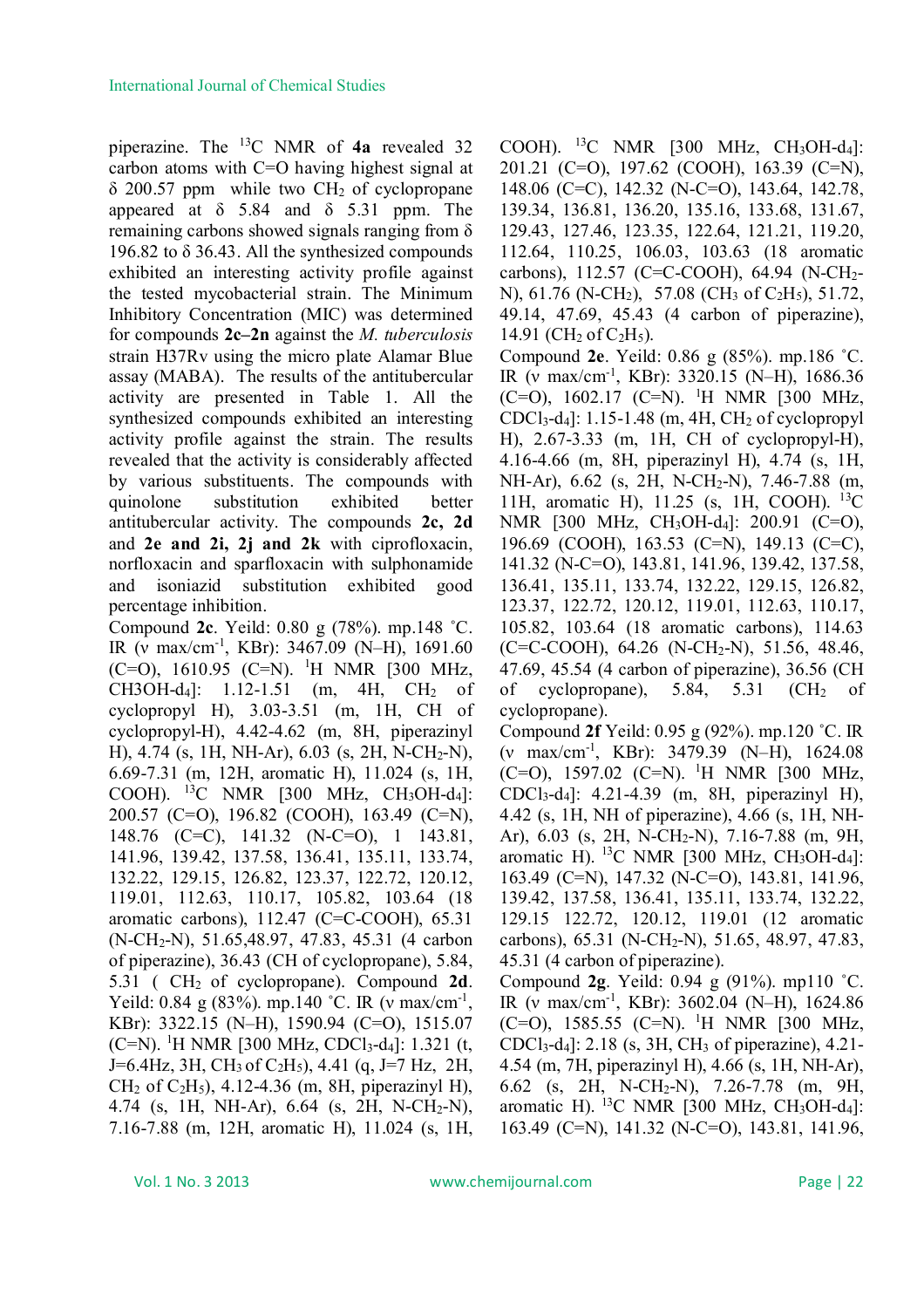139.42, 137.58, 136.41, 135.11, 133.74, 132.22, 129.15 122.72, 120.12, 119.01 (12 aromatic carbons), 65.31 (N-CH2-N), 51.65,48.97, 47.83, 45.31 (4 carbon of piperazine), 43.44 (1 carbon of N-methyl of piperazine).

Compound **2h**. Yeild: 0.81 g (82%). mp 116 ˚C. IR (ν max/cm-1 , KBr): 3402.36 (N–H), 1632.52 (C=O), 1614.55 (C=N). <sup>1</sup>H NMR [300 MHz, CDCl3-d4]: 2.68,2.72,2.81,2.92 (s, 8H, of morpholine), 4.74 (s, 1H, NH-Ar), 6.64 (s, 2H, N-CH<sub>2</sub>-N), 7.16-7.78 (m, 9H, aromatic H). <sup>13</sup>C NMR [300 MHz, CH<sub>3</sub>OH-d<sub>4</sub>]: 163.49 (C=N), 141.32 (N-C=O), 143.81, 141.96, 139.42, 137.58, 136.41, 135.11, 133.74, 132.22, 129.15 122.72, 120.12, 119.01 (12 aromatic carbons), 65.31 (N-CH2-N), 66.86, 64.25, 51.11, 51.87 (4 carbon of morpholine).

Compound **2i**. Yeild: 0.75 g (72%). mp.152 ˚C. IR (ν max/cm-1 , KBr): 3400.51 (N–H), 1628.34 (C=O), 1579.74 (C=N). <sup>1</sup>H NMR [300 MHz, CDCl<sub>3</sub>-d<sub>4</sub>]: 1.15-1.45 (m, 4H, CH<sub>2</sub> of cyclopropyl H), 3.54-3.98 (m, 1H, CH of cyclopropyl-H), 4.16-4.66 (m, 8H, piperazinyl H), 4.74 (s, 1H, NH-Ar), 6.03 (s, 2H, N-CH2-N), 7.16-7.78 (m, 11H, aromatic H), 11.02 (s, 1H, COOH). <sup>13</sup>C NMR [300 MHz, CH3OH-d4]: 200.57 (C=O), 196.82 (COOH), 163.49 (C=N), 148.76(C=C), 141.32 (N-C=O), 143.81, 141.96, 139.42, 137.58, 136.41, 135.11, 133.74, 132.22, 129.15, 126.82, 123.37, 122.72, 120.12, 119.01, 112.63, 110.17, 105.82, 103.64 (18 aromatic carbons), 112.47 (C=C-COOH), 65.31 (N-CH2-N), 51.65,48.97, 47.83, 45.31 (4 carbon of piperazine), 36.43 (CH of cyclopropane),  $5.84$ ,  $5.31$  (CH<sub>2</sub> of cyclopropane).

Compound **2j**. Yeild: 0.76 g(75%). mp.141 ˚C. IR (ν max/cm-1 , KBr): 3300.25 (N–H), 1608.44 (C=O), 1596.54 (C=N). <sup>1</sup>H NMR [300 MHz, CDCl<sub>3</sub>-d<sub>4</sub>]: 1.03 (t, J=6.4Hz, 3H, CH<sub>3</sub> of C<sub>2</sub>H<sub>5</sub>), 4.29 (q, J=7 Hz, 2H, CH<sub>2</sub> of C<sub>2</sub>H<sub>5</sub>), 4.31-4.48 (m, 8H, piperazinyl H), 4.66 (s, 1H, NH-Ar), 6.03 (s, 2H, N-CH2-N), 7.16-7.78 (m, 11H, aromatic H), 11.02 (s, <sup>1</sup>H, COOH). <sup>13</sup>C NMR [300 MHz, CH3OH-d4]: 200.21 (C=O), 196.53 (COOH), 164.21 (C=N), 148.12 (C=C), 142.06 (N-C=O), 143.21, 142.06, 139.61, 137.64, 136.74, 135.46, 134.21, 132.26, 129.12, 126.78, 123.43, 122.69, 120.26, 119.31, 112.36, 110.16, 105.87, 103.44

(18 aromatic carbons), 112.32 (C=C-COOH), 65.24 (N-CH<sub>2</sub>-N), 56.74 (CH<sub>3</sub> of C<sub>2</sub>H<sub>5</sub>), 51.62, 48.74, 47.78, 45.29 (4 carbon of piperazine), 14.83 (CH<sub>2</sub> of C<sub>2</sub>H<sub>5</sub>).

Compound **2k**. Yeild: 0.81 g (80%). mp.194 ˚C. IR (ν max/cm-1 , KBr): 3086.16 (N–H), 1627.83  $(C=O)$ , 1527.83  $(C=N)$ . <sup>1</sup>H NMR [300 MHz, CDCl<sub>3</sub>-d<sub>4</sub>]:  $0.87$ -0.93 (m, 4H, CH<sub>2</sub> of cyclopropyl H), 3.03-3.93 (m, 1H, CH of cyclopropyl-H), 4.01-4.66 (m, 8H, piperazinyl H), 4.74 (s, 1H, NH-Ar), 6.74 (s, 2H, N-CH2-N), 7.44-7.78 (m, 11H, aromatic H), 11.02 (s, 1H, COOH). <sup>13</sup>C NMR [300 MHz, CH3OH-d4]: 201.68(C=O), 197.32 (COOH), 162.82 (C=N), 149.12 (C=C), 141.46 (N-C=O), 143.62, 141.81, 139.46, 137.62, 136.27, 134.21, 133.61, 132.18, 129.41, 126.62, 123.42, 122.69, 120.11, 119.01, 112.63, 110.18, 105.82, 103.64 (18 aromatic carbons), 112.89 (C=C-COOH), 66.26 (N-CH2-N), 51.56,48.81, 47.86, 45.37 (4 carbon of piperazine), 36.43 (CH of cyclopropane),  $5.84$ ,  $5.31$  (CH<sub>2</sub> of cyclopropane).

Compound **2l**. Yeild: 0.83g (83%). mp.114 ˚C. IR (ν max/cm-1 , KBr): 3467.09 (N–H), 1691.60  $(C=O)$ , 1610.95  $(C=N)$ . <sup>1</sup>H NMR [300 MHz, CDCl3-d4]: 4.18-4.42 (m, 8H, piperazinyl H), 4.36 (s, 1H, NH of piperazine), 4.61 (s, 1H, NH-Ar), 5.24 (s, 2H, N-CH2-N), 7.21-8.48 (m, 8H, aromatic H).  $^{13}$ C NMR [300 MHz, CH<sub>3</sub>OH-d<sub>4</sub>]: 164.26 (C=N), 141.51 (N-C=O), 144.08, 141.82, 139.51, 137.63, 136.38, 135.18, 133.68, 132.42, 129.15 123.02, 120.19, 119.16 (12 aromatic carbons), 65.36 (N-CH2-N), 51.36, 498.12, 47.68, 45.26 (4 carbon of piperazine).

Compound **2m**. mp.105 ˚C. IR (ν max/cm-1 , KBr): 3322.57 (N–H), 1615.07 (C=O), 1590.94  $(C=N)$ . <sup>1</sup>H NMR [300 MHz, CH3OH-d<sub>4</sub>]: 2.18 (s, 3H, CH<sup>3</sup> of piperazine), 4.22-4.48 (m, 8H, piperazinyl H), 4.66 (s,  $^{1}$ H, NH-Ar), 6.03 (s, 2H, N-CH<sub>2</sub>-N), 7.27-7.49 (m, 8H, aromatic H). <sup>13</sup>C NMR [300 MHz, CH3-OH-d4]: 162.42 (C=N), 141.66 (N-C=O), 144.21, 142.16, 139.46, 137.68, 136.47, 134.94, 133.34, 132.41, 129.32 122.61, 120.76, 119.63 (12 aromatic carbons), 65.66 (N-CH2-N), 51.42, 49.07, 47.61, 45.34 (4 carbon of piperazine), 43.62 (1 carbon of N-methyl of piperazine).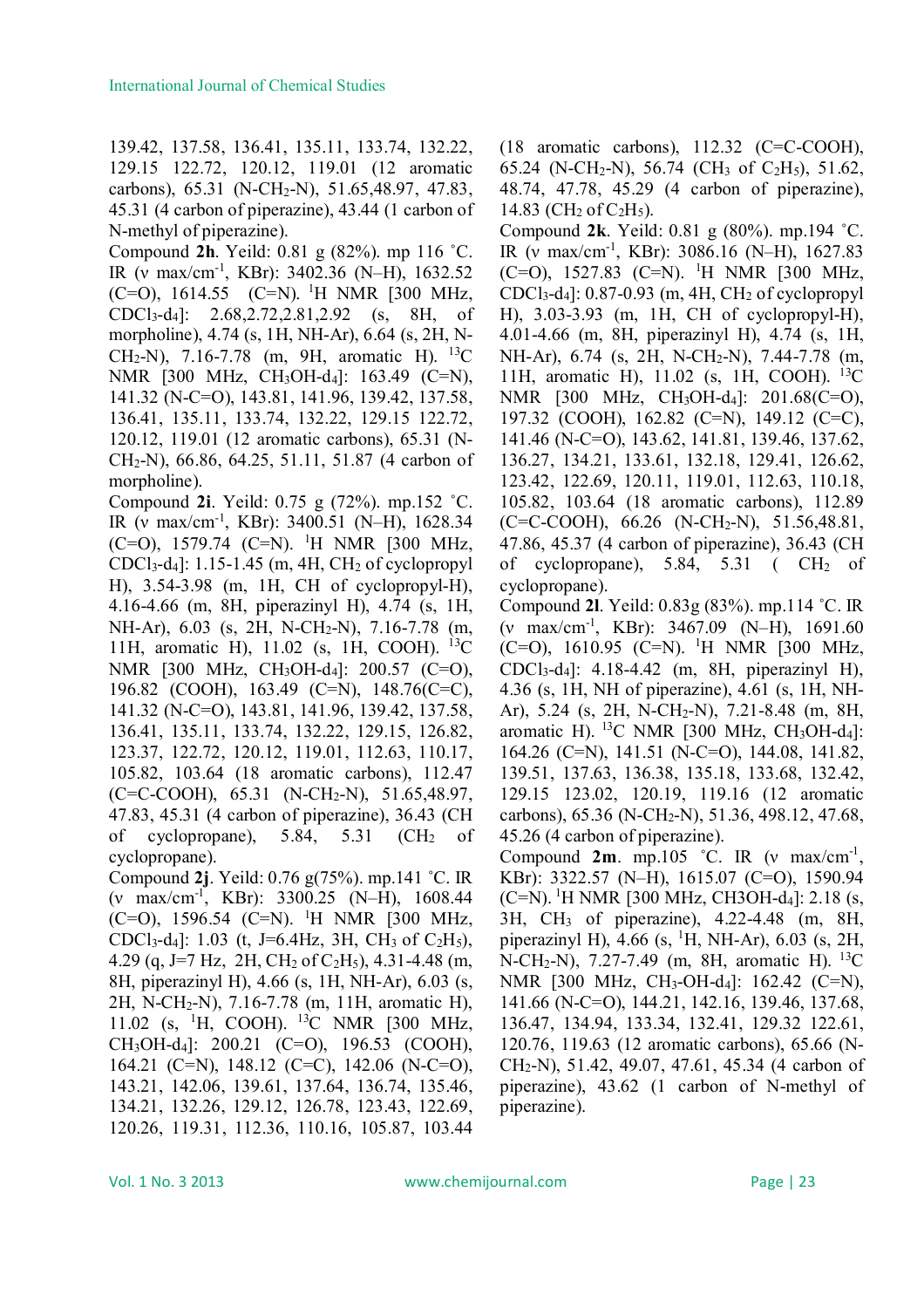Compound **2n**. Yeild: 0.79 g (76%). mp.110 ˚C. IR (v max/cm<sup>-1</sup>, KBr): 3402.30 (N-H), 1632.52  $(C=O)$ , 1614.55  $(C=N)$ . <sup>1</sup>H NMR [300 MHz, CDCl<sub>3</sub>-d<sub>4</sub>]: 2.51, 2.58, 2.90, 2.98 (s, 8H, of morpholine), 4.66 (s, 1H, NH-Ar), 6.62 (s, 2H, N-CH2-N), 7.16-7.78 (m, 8H, aromatic H). <sup>13</sup>C NMR [300 MHz, CH<sub>3</sub>OH-d<sub>4</sub>]: 162.82 (C=N), 143.21 (N-C=O), 144.36, 142.84, 139.24, 137.61, 136.54, 134.91, 133.62, 132.31, 129.18 122.27, 120.51, 119.11 (12 aromatic carbons), 65.36 (N-CH2-N), 66.86, 64.25, 51.11, 51.87 (4 carbon of morpholine).

#### **4. Conclusion:**

Synthesis, spectral characterization, antitubercular activity of a new series of quinoxalines derivatives of is reported here. The *in vitro* antitubercular screening results of the title compounds, evidenced that compounds **2c, 2d**  and **2e and 2i, 2j and 2k**, may be considered promising for the development of new antitubercular agents. The current findings can help chemists and pharmacists for further investigations in this field in search of potent antitubercular agents.

#### **5. Acknowledgements**

The authors acknowledge SAIF, IIT, and Chennai for providing <sup>1</sup>H NMR and Mass spectra and C.L. Baid Metha College of Pharmacy for providing facilities to carry out synthesis.





**Table 1:** The *in-vitro* antitubercular activity of compounds **2n–w** and **3n–w** against *M. tuberculosis* H37Rv strain.

| Compound<br>code | $\mathbf{R}_1$               | $\bf R$                  | Anti tubercular activity<br>(MIC) |
|------------------|------------------------------|--------------------------|-----------------------------------|
| 2c               | <b>HN</b><br><b>JOH</b><br>Ω | CONHNH <sub>2</sub><br>N | 2.5                               |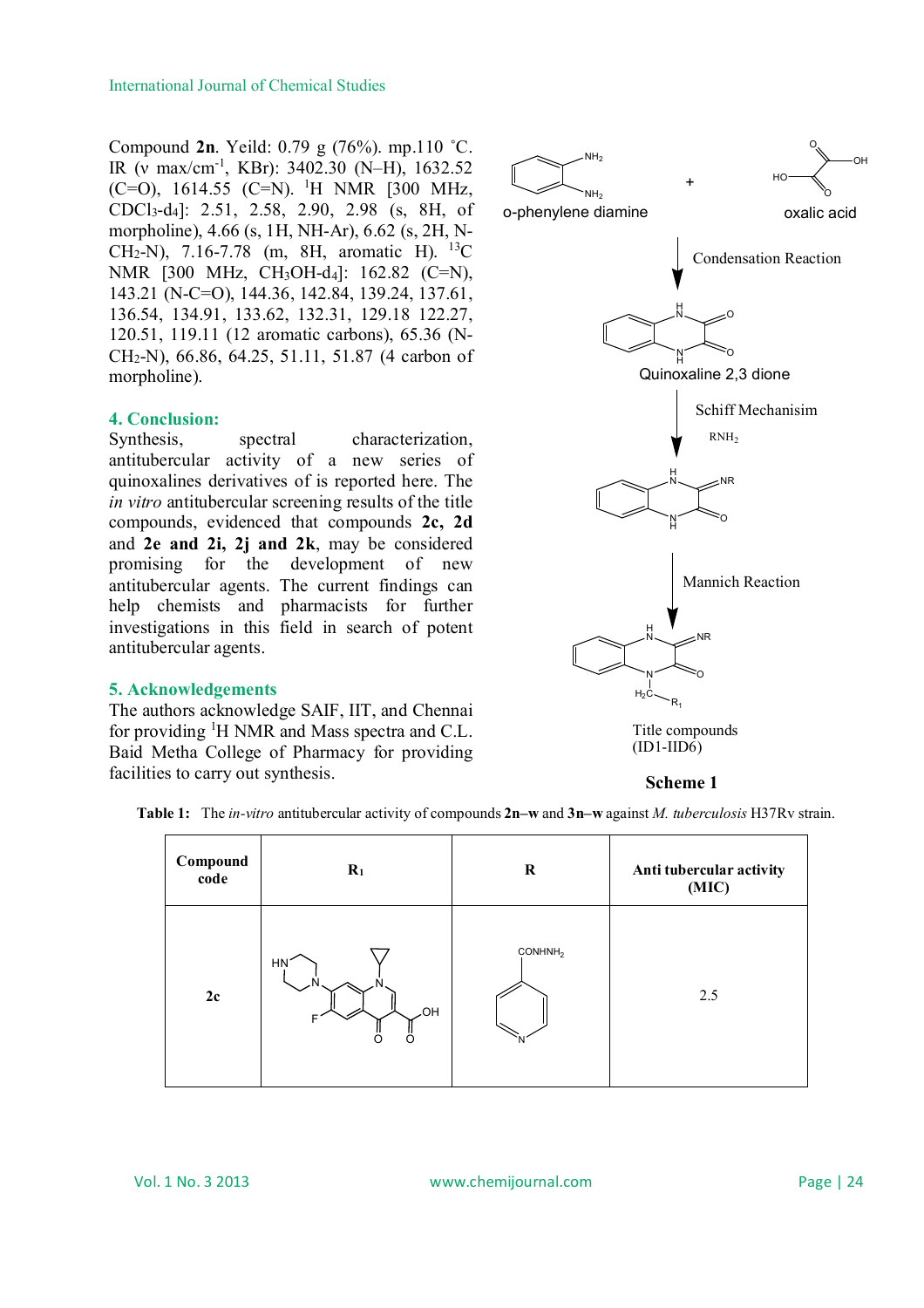| $2\mathbf{d}$ | CH <sub>3</sub><br>HN <sup>'</sup><br>N<br>HO.<br>$\mathsf F$<br>$\frac{1}{\alpha}$<br>ő | COMHNH <sub>2</sub> | 3.75    |
|---------------|------------------------------------------------------------------------------------------|---------------------|---------|
| ${\bf 2e}$    | HŅ.<br>Юk<br>ļ<br>å                                                                      | CONHNH <sub>2</sub> | 3.75    |
| 2f            | HŅ<br>.<br>NH                                                                            | COMHNH <sub>2</sub> | $5.0\,$ |
| $2\mathsf g$  | HŅ,<br>CH <sub>3</sub>                                                                   | CONHNH <sub>2</sub> | $5.0\,$ |
| $2h$          | HN<br>∩                                                                                  | CONHNH <sub>2</sub> | 6.25    |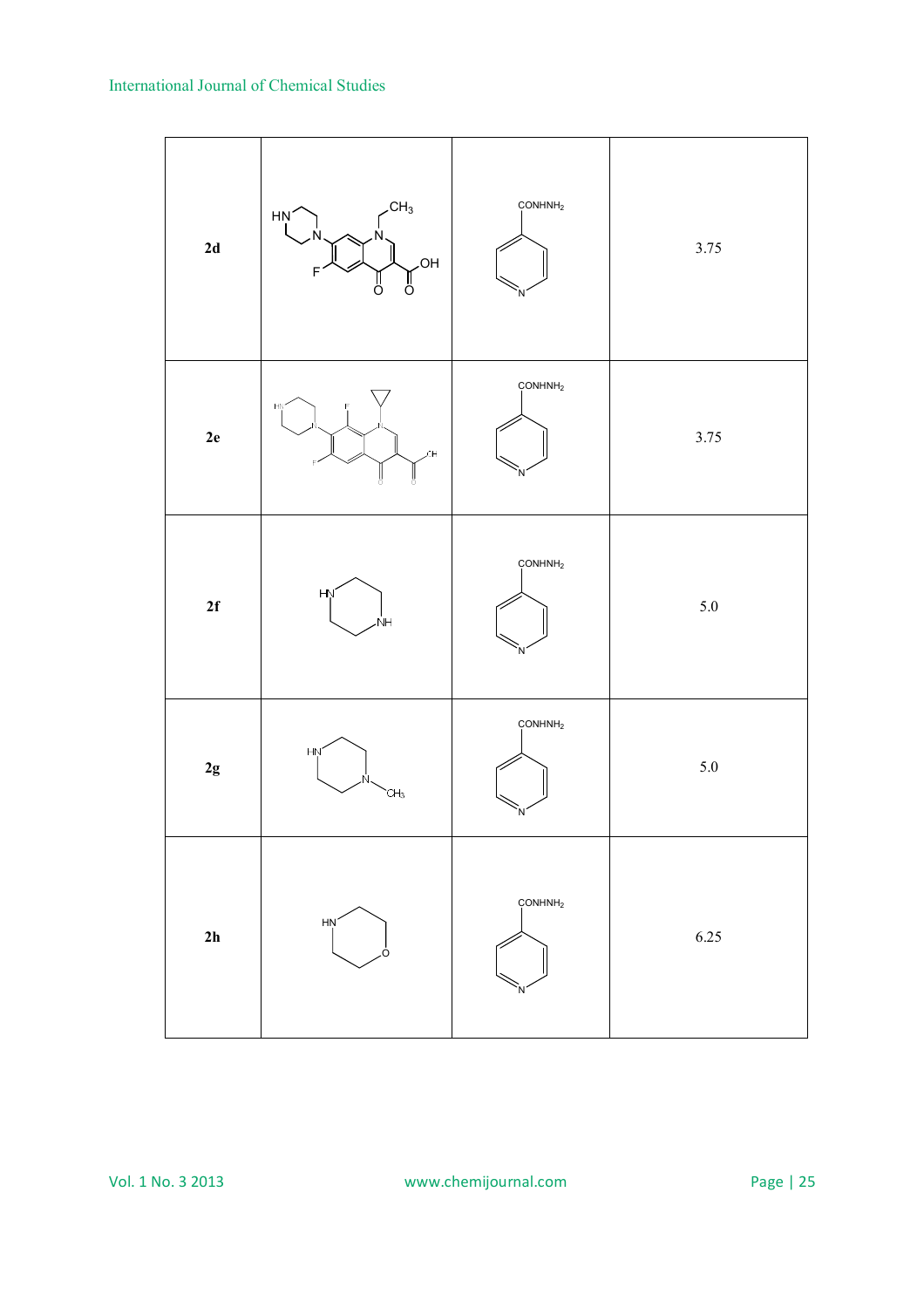| 2i              | HN <sup>2</sup><br>OH.<br>P<br>O<br>e<br>O | $H_2NO_2S$ | 3.75    |
|-----------------|--------------------------------------------|------------|---------|
| 2j              | CH <sub>3</sub><br>HŅ'<br>HO.<br>Ů<br>ő    | $H_2NO_2S$ | $5.0\,$ |
| $2{\bf k}$      | HŅ<br>Ń<br>,OH<br>ľ<br>ľ                   | $H_2NO_2S$ | $5.0\,$ |
| 21              | HŅ<br>ŃΗ                                   | $H_2NO_2S$ | 6.25    |
| $2\,\mathrm{m}$ | HŅ<br>Ň<br>CH <sub>3</sub>                 | $H_2NO_2S$ | $5.0\,$ |
| 2n              | HN<br>Ω                                    | $H_2NO_2S$ | 6.25    |